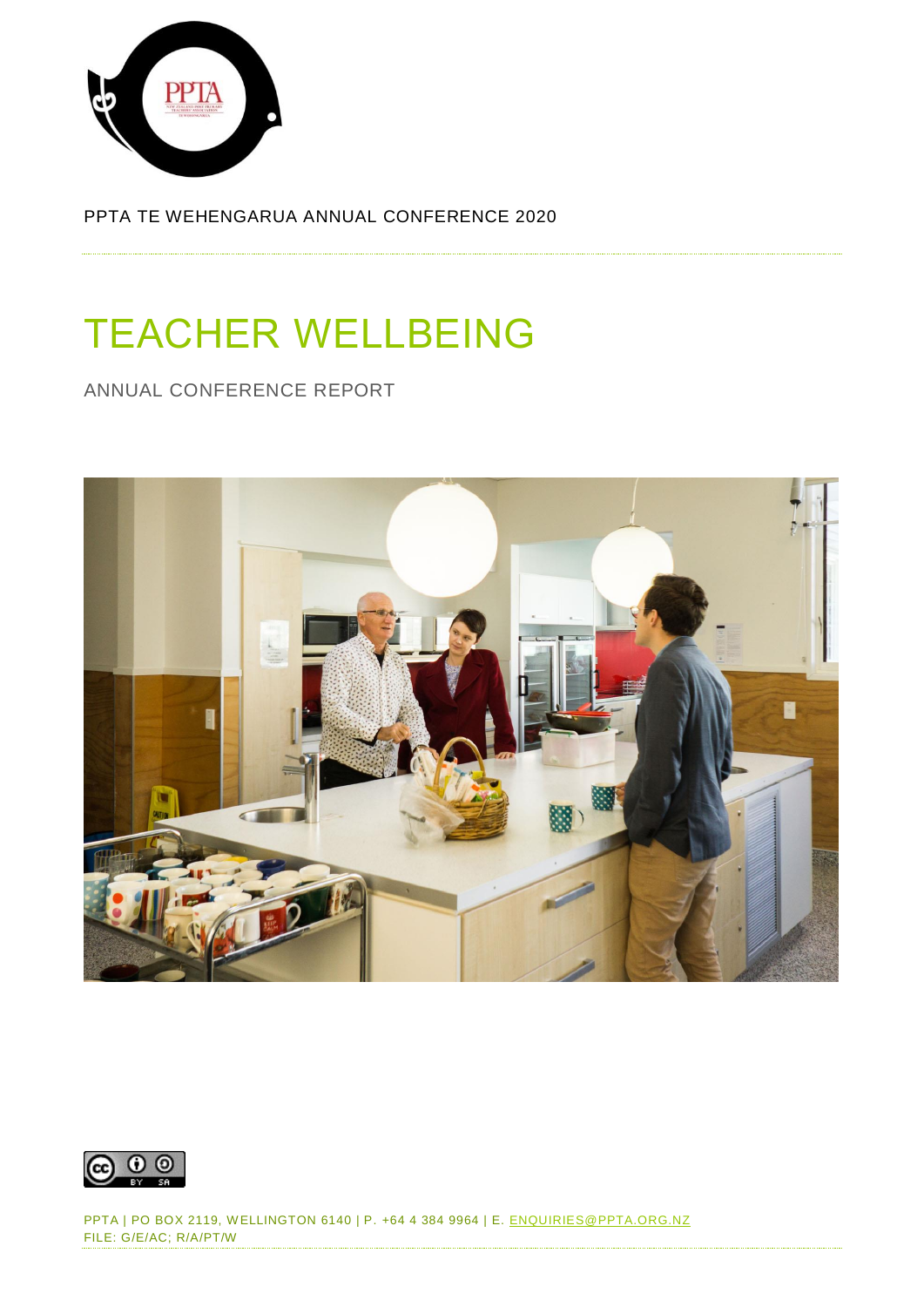# <span id="page-1-0"></span>**RECOMMENDATIONS**

1. That the report be received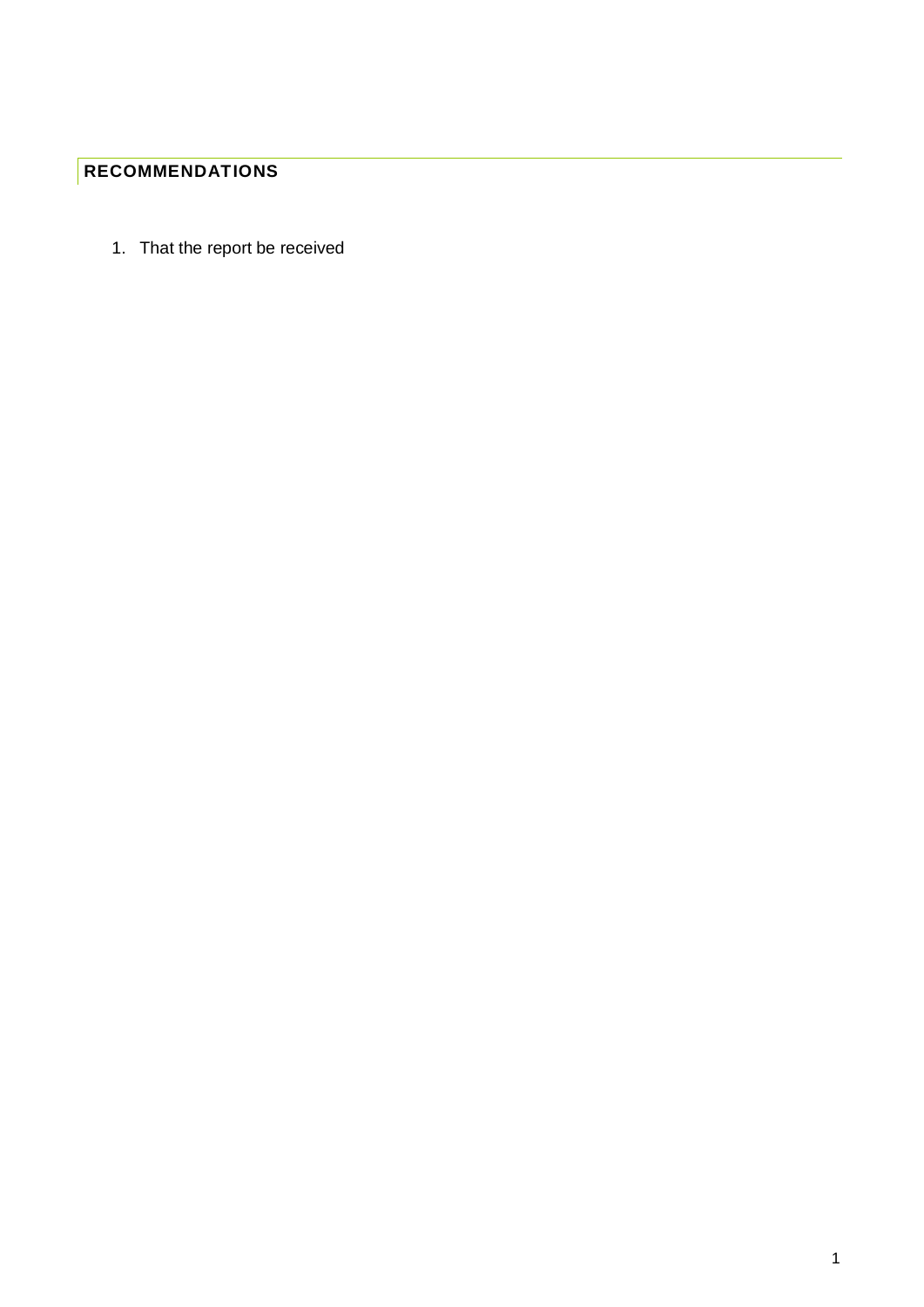# **CONTENTS**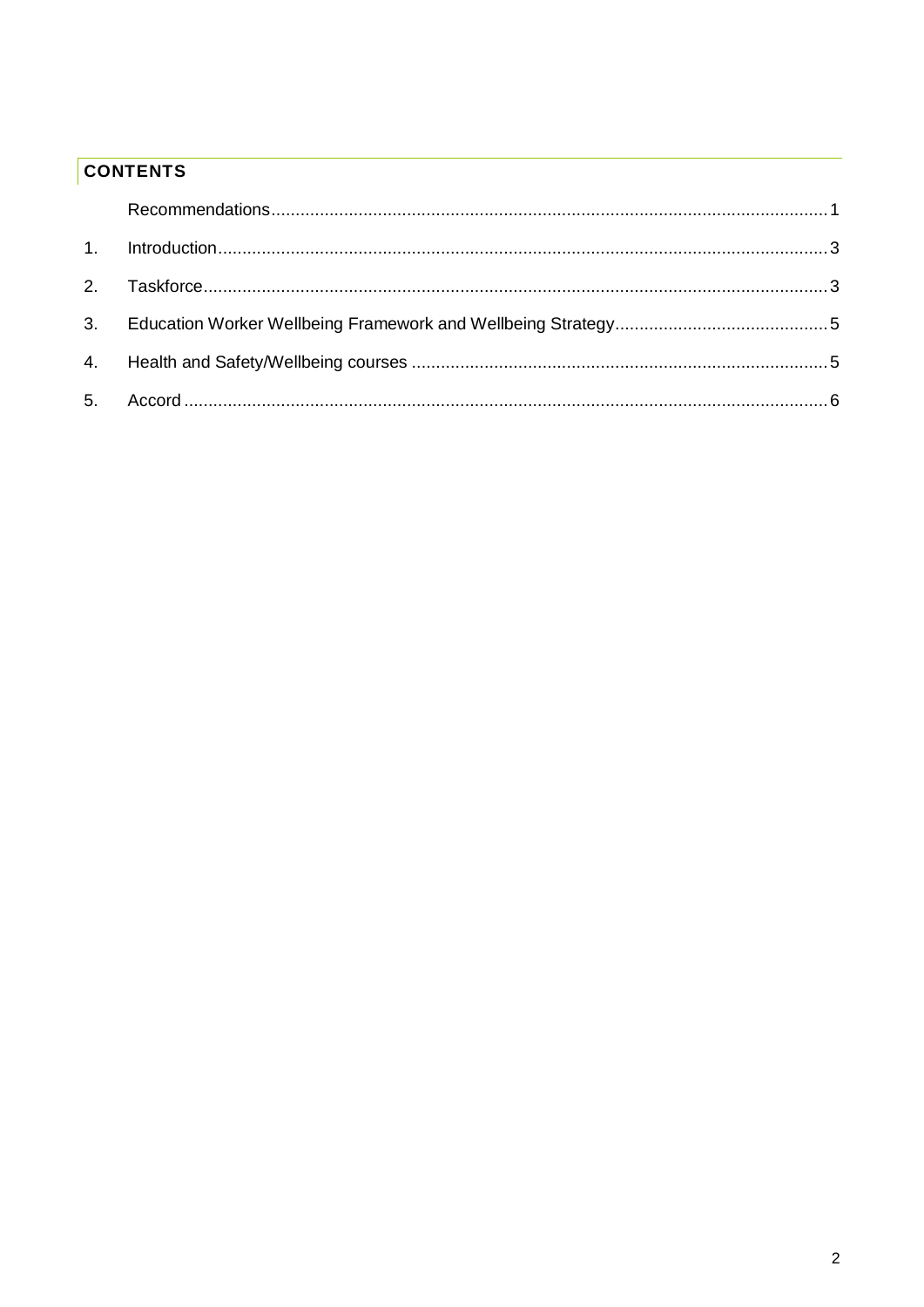## <span id="page-3-0"></span>**1. INTRODUCTION**

- 1.1 A paper entitled *'Looking after each other: teacher mental health and wellbeing* was presented to PPTA Annual Conference 2019. Conference passed the following remits :
	- 1. THAT the report be received; and
	- 2. THAT a taskforce :
		- a. be convened to report to annual conference in 2020 with recommendations on how schools can appropriately support the general wellbeing of their staff;
		- b. be limited to not more than five individuals;
		- c. be appropriately funded for the Association year beginning 1 February 2020; and
	- 3. THAT PPTA develop staff wellbeing tools and guidance for schools.
- 1.2 This report provides an update on work completed to progress these recommendations.

## <span id="page-3-1"></span>**2. TASKFORCE**

2.1 A taskforce has been established in accordance with remit (2) above.

#### 2.2 **Membership**

- 2.2.1 Due to the impacts of COVID-19 and the lockdown, membership of the taskforce was expanded from five to ten members (including the president and an advisory officer).
- 2.2.2 In addition to the president and an advisory officer, the taskforce consists of:
	- the junior vice president;
	- a member of executive:
	- a member of Te Huarahi;
	- a guidance counsellor;
	- a middle leader;
	- a regional chair:
	- a representative of Tāmaki Makaurau; and
	- a representative of the Secondary Principals' Council.

#### 2.3 **Initial meeting**

- 2.3.1 The taskforce met for the first time (by Zoom) on 7 April 2020 and set immediate, short term and medium term priorities.
- 2.3.2 Immediate priorities were to address issues resulting from COVID-19 and the lockdown and to identify particular groups requiring support and advice.
- 2.3.3 The issues adversely affecting member wellbeing in the wake of COVID-19 included:
	- expectations about contact with students;
	- workload expectations;
	- expectations of and on principals;
	- timetabling:
	- expectations about the use of IT;
	- partnership under Te Tiriti o Waitangi; and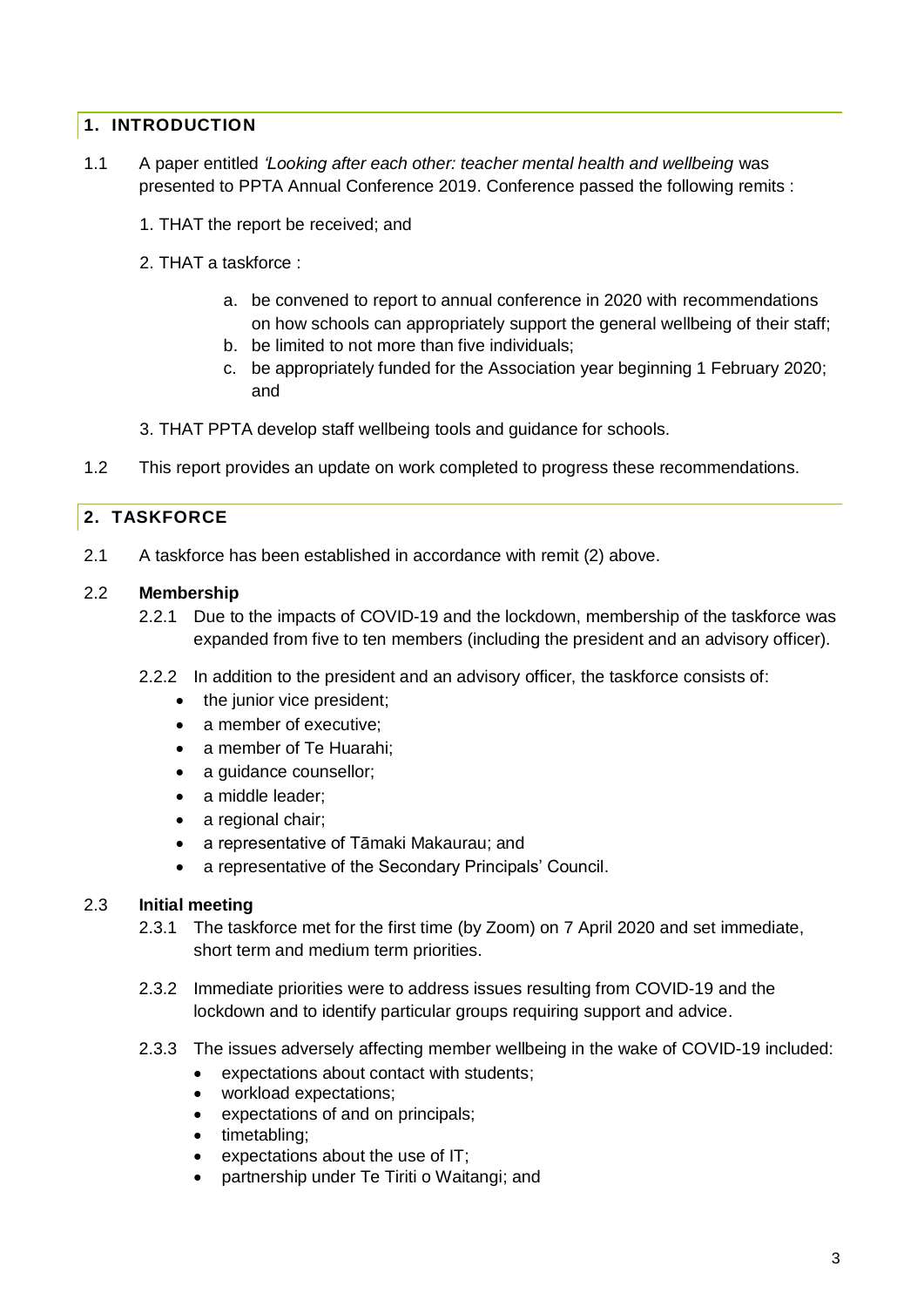- a lack of clear quidelines around pastoral support expectations.
- 2.3.4 The taskforce then gave consideration to what might be needed as we moved into alert levels 3 and 2 with issues such as cleaning of desks, dual workload (from online and face-to-face teaching), how to access EAP, reducing assessment loads and how to manage risks in 'the moist breath zone'. This work helped inform the ministry's daily bulletins regarding health and safety and other decisions regarding resourcing and operational supports for schools during this period.
- 2.3.5 Short term work priorities included:
	- identifying further impacts on education workers linked to COVID-19;
	- curating existing PPTA tools and resources that could help to support teacher wellbeing;
	- identifying any gaps in current supports, tools and resources for teacher wellbeing; and
	- proposing additional supports for development in the short to medium term.
- 2.3.6 Finally, medium term work areas were identified as:
	- evaluating the efficacy of advice and support for wellbeing within NZ secondary schools;
	- curating existing PPTA tools and resources that could be part of the implementation of the Wellbeing Framework and broader Wellbeing Strategy (see below);
	- considering what other supports teachers might need to make use of the Wellbeing Framework in schools and kura;
	- proposing a model for different member groups to co-develop tools and supports for wellbeing (as detailed in brief in the wellbeing strategy); and
	- advising the executive on possible next steps.

#### 2.4 **Second meeting**

- 2.4.1 At a subsequent full day meeting on 16 June the taskforce spent some time reviewing and curating existing advice, guidance and resources applicable to members' health, safety and wellbeing during the lockdown and subsequent reduction in alert levels.
- 2.4.2 The areas identified as most useful for the PPTA website included advice on:
	- working from home;
	- digital delivery;
	- what happens beyond digital delivery assessment etc;
	- mental health; and
	- **EAP/counselling.**
- 2.4.3 A preference was stated for an online wellbeing resource hub where curated resources might be accessed as needed.
- 2.4.4 The taskforce has also reviewed a draft toolkit including planning templates and guidance for use by schools to support education worker wellbeing.
- 2.4.5 Finally the taskforce endorsed the following guidelines for school policy and practice to support staff wellbeing:
	- co-develop, produce, implement and communicate a wellbeing at school plan;
	- develop wellbeing awareness among employees (e.g. through induction, PLD sessions, PLGs or other collaborative groupings);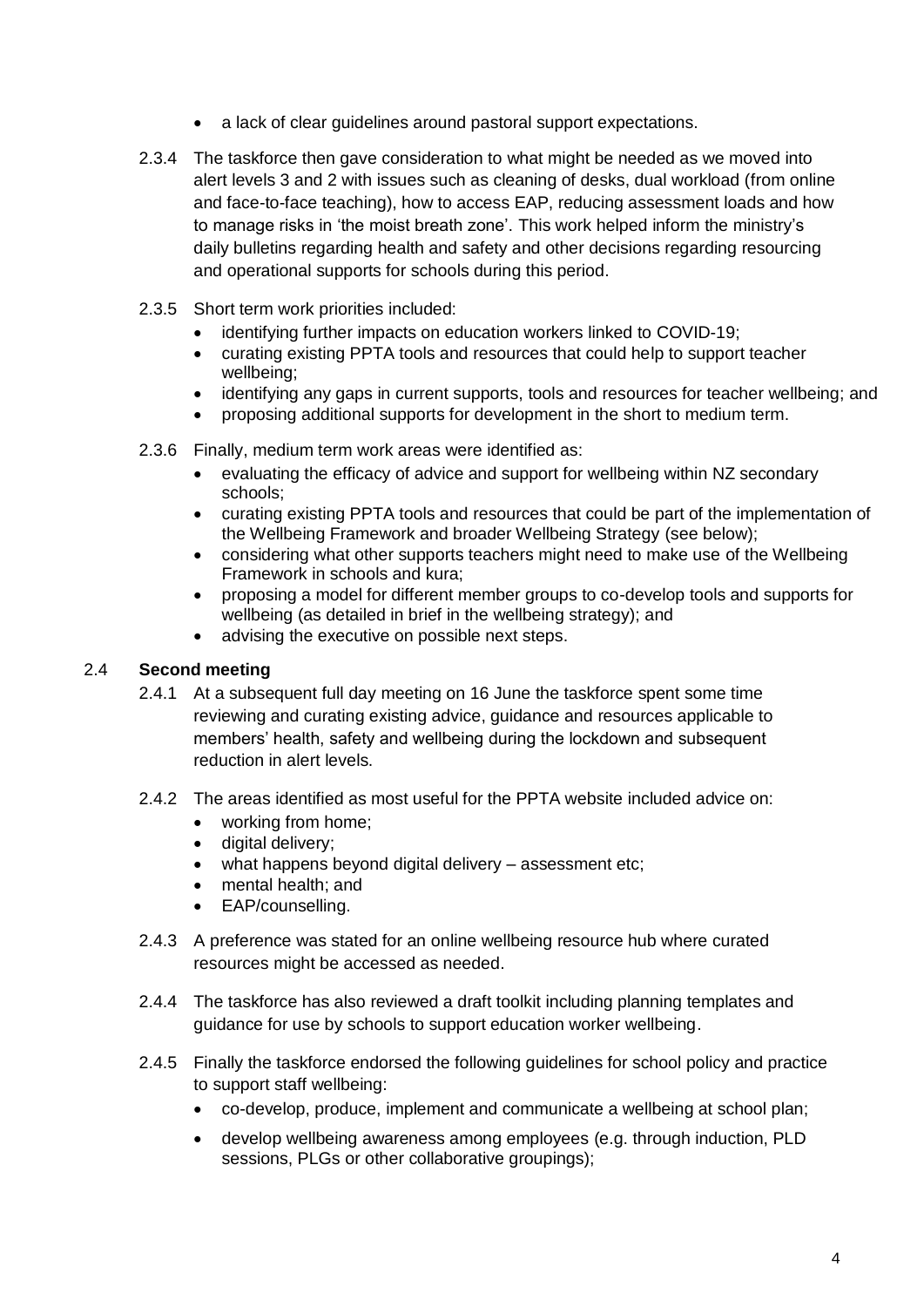- encourage open conversations about mental health, stress, burnout and the supports available when employees are struggling (e.g. reference to EAP services);
- provide good working conditions to ensure teachers have a healthy work-life balance, can participate in decision making and have guaranteed opportunities for development (e.g. ensuring all provisions of collective agreements are adhered to, endorsement of PPTA's Promise to New Teachers, use of the Change Management Toolkit, open consultation around timetabling policy);
- model and promote wellbeing through effective people management by principals, senior and middle managers; (e.g. explicit reference to Teaching Council's leadership and Inquiry PLD);
- routinely monitor teacher wellbeing, including the use of the 'Wellbeing at school survey'; and
- encouraging the understanding that teacher wellbeing should not be sacrificed for student wellbeing – it is not a zero sum game – and that both employer and worker have professional responsibilities to ensure that teacher wellbeing is supported and maintained in order to best serve students.

# <span id="page-5-0"></span>**3. EDUCATION WORKER WELLBEING FRAMEWORK AND WELLBEING STRATEGY**

- 3.1 In the interval since Annual Conference 2019, executive has endorsed an Education Worker Wellbeing Framework and a Wellbeing Strategy.<sup>1</sup> These documents were also endorsed by the Accord wellbeing sub-group and the Accord Governance Group at its final meeting in 2019.
- 3.2 These documents, which lay out the foundations of systems and strategies to implement wellbeing in schools, were introduced to members at the wellbeing workshop at the Issues and Organising seminar in March 2020.
- 3.3 Content from the framework and strategy also informed the toolkit provided to participants in the Health and Safety/Wellbeing courses delivered as part of the PLD fund in 2020 (see below).

# <span id="page-5-1"></span>**4. HEALTH AND SAFETY/WELLBEING COURSES**

4.1 Wellbeing training having been identified as an area for deployment of the PLD fund, WorkSafeReps has been contracted to deliver (in collaboration with PPTA staff) *Creating Positive Workplaces* seminars. Face to face seminars were initially planned around the country however delivery shifted online when the lockdown intervened. A total of 89 attendees have participated in these seminars from around the country and we anticipate a mix of face-to-face and online delivery will continue.

<span id="page-5-2"></span>-

<sup>1</sup> MX20/002